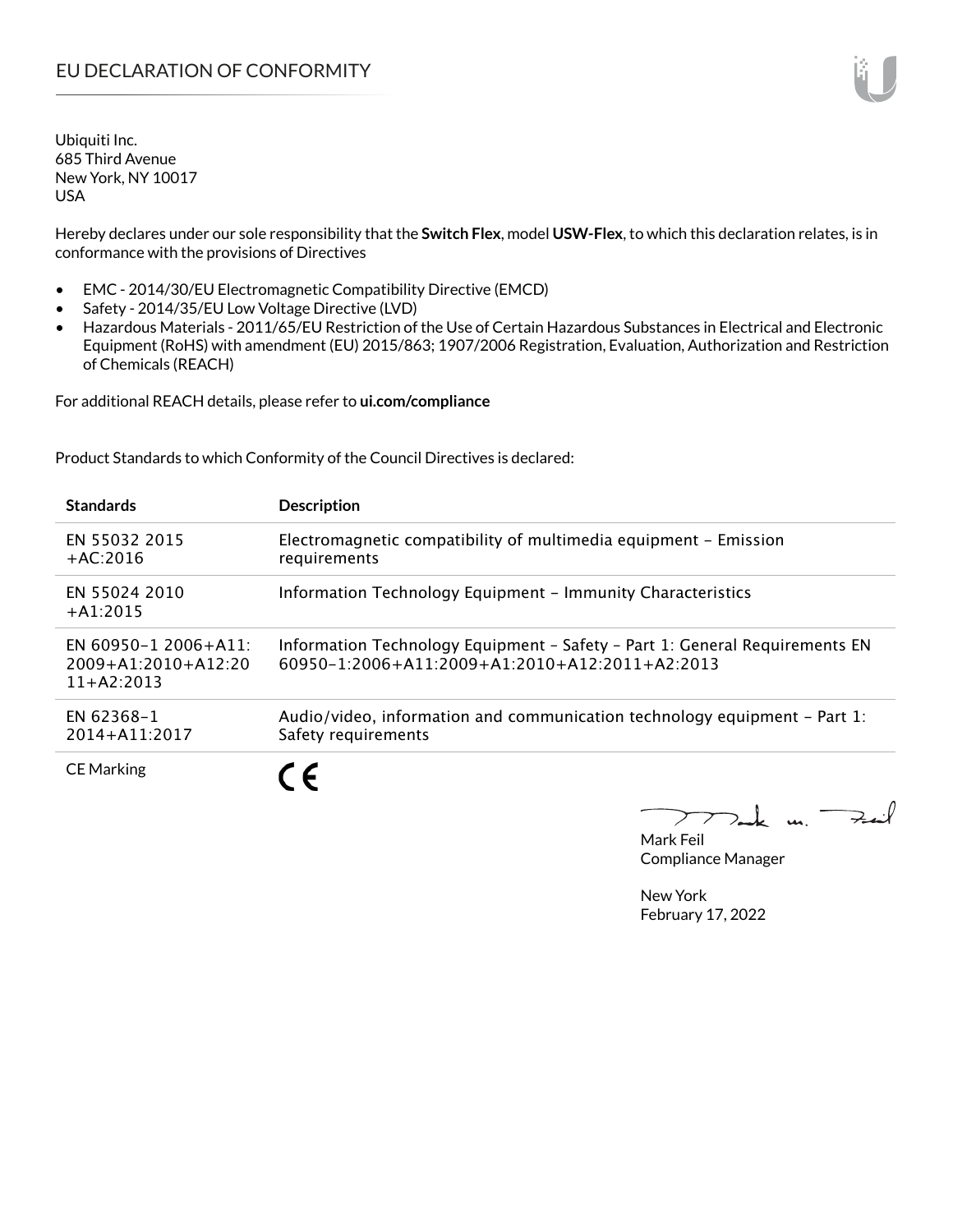# **USW-Flex**

#### **български** [Bulgarian]

С настоящото Ubiquiti декларира, че това устройство USW-Flex е в съответствие със съществените изисквания и други приложими разпоредби на Директиви 2014/30/ЕС, 2014/35/ЕС.

# **Hrvatski** [Croatian]

Ubiquiti ovim putem izjavljuje da je ovaj uređaj USW-Flex sukladan osnovnim zahtjevima i ostalim bitnim odredbama Direktiva 2014/30/EU, 2014/35/EU.

# **Čeština** [Czech]

Ubiquiti tímto prohlašuje, že toto USW-Flex zařízení, je ve shodě se základními požadavky a dalšími příslušnými ustanoveními směrnic 2014/30/EU, 2014/35/EU.

# **Dansk** [Danish]

Hermed, Ubiquiti, erklærer at denne USW-Flex enhed, er i overensstemmelse med de væsentlige krav og øvrige relevante krav i direktiver 2014/30/EU, 2014/35/EU.

# **Nederlands** [Dutch]

Hierbij verklaart Ubiquiti, dat deze USW-Flex apparaat, in overeenstemming is met de essentiële eisen en de andere relevante bepalingen van richtlijnen 2014/30/EU, 2014/35/EU.

# **English**

Hereby, Ubiquiti, declares that this USW-Flex device, is in compliance with the essential requirements and other relevant provisions of Directives 2014/30/EU, 2014/35/EU.

# **Eesti keel** [Estonian]

Käesolevaga Ubiquiti kinnitab, et antud USW-Flex seade, on vastavus olulistele nõuetele ja teistele asjakohastele sätetele direktiivide 2014/30/EL, 2014/35/EL.

# **Suomi** [Finnish]

Täten Ubiquiti vakuuttaa, että tämä USW-Flex laite, on yhdenmukainen olennaisten vaatimusten ja muiden sitä koskevien direktiivien 2014/30/EU, 2014/35/EU.

# **Français** [French]

Par la présente Ubiquiti déclare que l'appareil USW-Flex, est conforme aux exigences essentielles et aux autres dispositions pertinentes des directives 2014/30/UE, 2014/35/UE.

# **Deutsch** [German]

Hiermit erklärt Ubiquiti, dass sich dieses USW-Flex Gerät, in Übereinstimmung mit den grundlegenden Anforderungen und den anderen relevanten Vorschriften der Richtlinien 2014/30/EU, 2014/35/EU befindet.

# **Ελληνικά** [Greek]

Δια του παρόντος, Ubiquiti, δηλώνει ότι αυτή η συσκευή USW-Flex, είναι σε συμμόρφωση με τις βασικές απαιτήσεις και τις λοιπές σχετικές διατάξεις των οδηγιών 2014/30/EE, 2014/35/EE.

# **Magyar** [Hungarian]

Ezennel Ubiquiti kijelenti, hogy ez a USW-Flex készülék megfelel az alapvető követelményeknek és más vonatkozó 2014/30/EU, 2014/35/EU irányelvek rendelkezéseit.

# **Íslenska** [Icelandic]

Hér, Ubiquiti, því yfir að þetta USW-Flex tæki er í samræmi við grunnkröfur og önnur viðeigandi ákvæði tilskipana 2014/30/ESB, 2014/35/ESB.

# **Italiano** [Italian]

Con la presente, Ubiquiti, dichiara che questo dispositivo USW-Flex, è conforme ai requisiti essenziali ed alle altre disposizioni pertinenti delle direttive 2014/30/UE, 2014/35/UE.

#### **Latviešu valoda** [Latvian]

Ar šo, Ubiquiti, deklarē, ka USW-Flex ierīce, ir saskaņā ar būtiskajām prasībām un citiem attiecīgiem noteikumiem Direktīvās 2014/30/ES, 2014/35/ES.

# **Lietuvių kalba** [Lithuanian]

Ubiquiti deklaruoja, kad šis USW-Flex įrenginys atitinka esminius reikalavimus ir kitas 2014/30/ES, 2014/35/ES Direktyvų nuostatas.

#### **Malti** [Maltese]

Hawnhekk, Ubiquiti, tiddikjara li dan il-mezz USW-Flex huwa konformi mar-rekwiżiti essenzjali u dispożizzjonijiet rilevanti oħrajn ta 'Direttivi 2014/30/UE, 2014/35/UE.

#### **Norsk** [Norwegian]

Herved Ubiquiti, erklærer at denne USW-Flex enheten, er i samsvar med de grunnleggende kravene og andre relevante bestemmelser i direktivene 2014/30/EU, 2014/35/EU.

# **Polski** [Polish]

Niniejszym, Ubiquiti, oświadcza, że urządzenie USW-Flex, jest zgodny z zasadniczymi wymaganiami oraz pozostałymi stosownymi postanowieniami Dyrektyw 2014/30/UE, 2014/35/UE.

# **Português** [Portuguese]

Ubiquiti declara que este dispositivo USW-Flex, está conforme com os requisitos essenciais e outras disposições das Directivas 2014/30/UE, 2014/35/UE.

#### **Română** [Romanian]

Prin prezenta, Ubiquiti declară că acest dispozitiv USW-Flex este în conformitate cu cerințele esențiale și alte prevederi relevante ale Directivelor 2014/30/UE, 2014/35/UE.

# **Slovenčina** [Slovak]

Týmto Ubiquiti, prehlasuje, že toto USW-Flex zariadenie, je v súlade so základnými požiadavkami a ďalšími relevantnými ustanoveniami smernice 2014/30/EÚ, 2014/35/EÚ.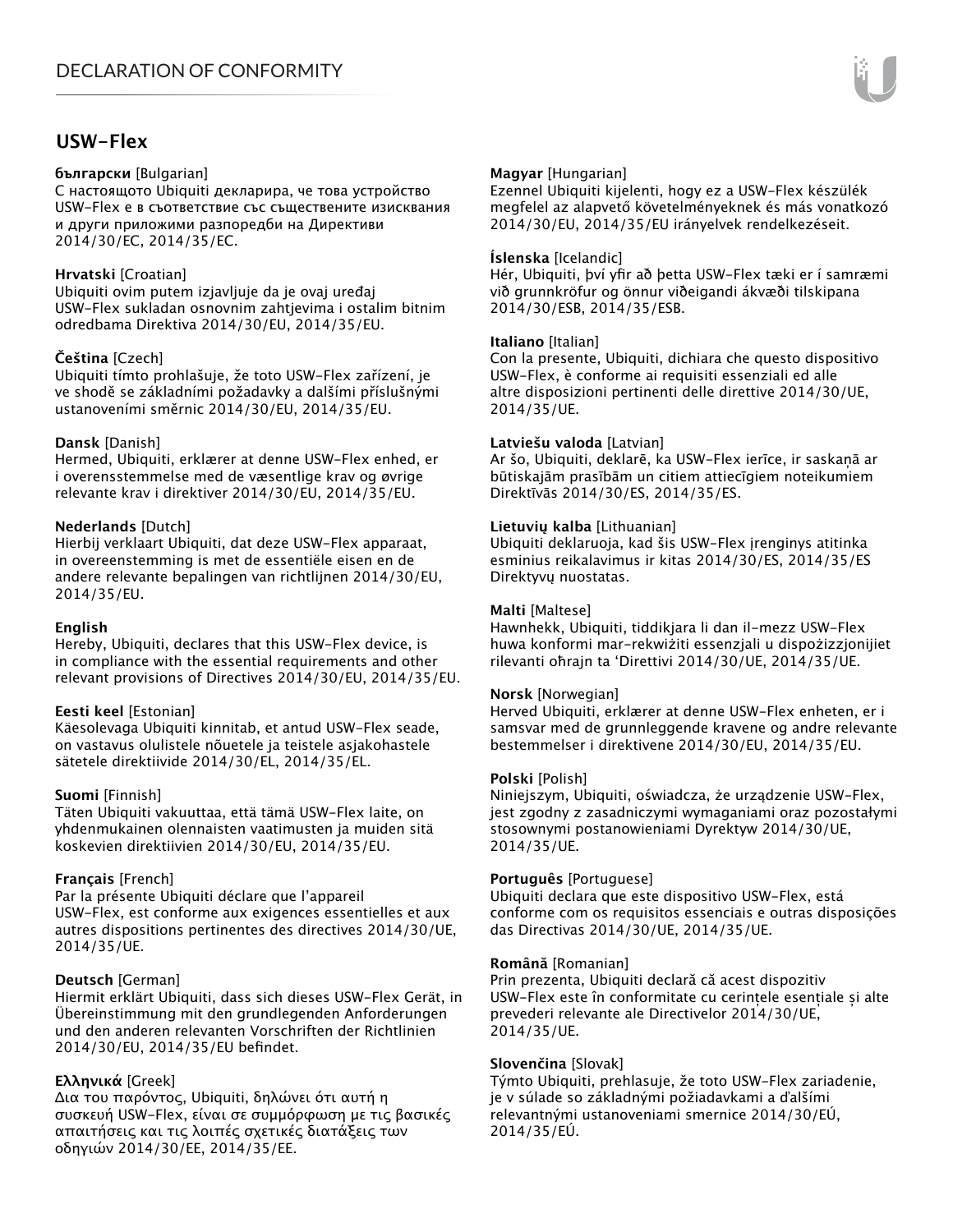#### **Slovenščina** [Slovenian]

Družba Ubiquiti izjavlja, da je naprava USW-Flex v skladu z obveznimi zahtevami in drugimi ustreznimi določbami direktiv 2014/30/EU in 2014/35/EU.

### **Español** [Spanish]

Por medio de la presente Ubiquiti declara que este dispositivo USW-Flex, cumple con los requisitos esenciales y cualesquiera otras disposiciones aplicables o exigibles de las Directivas 2014/30/UE, 2014/35/UE.

### **Svenska** [Swedish]

Härmed Ubiquiti, intygar att denna USW-Flex enhet är i överensstämmelse med de väsentliga egenskapskrav och övriga relevanta bestämmelser som framgår av direktiven s2014/30/EU, 2014/35/EU.

#### **Accessories**:

https://www.ui.com/products/#default https://www.ui.com/products/#accessories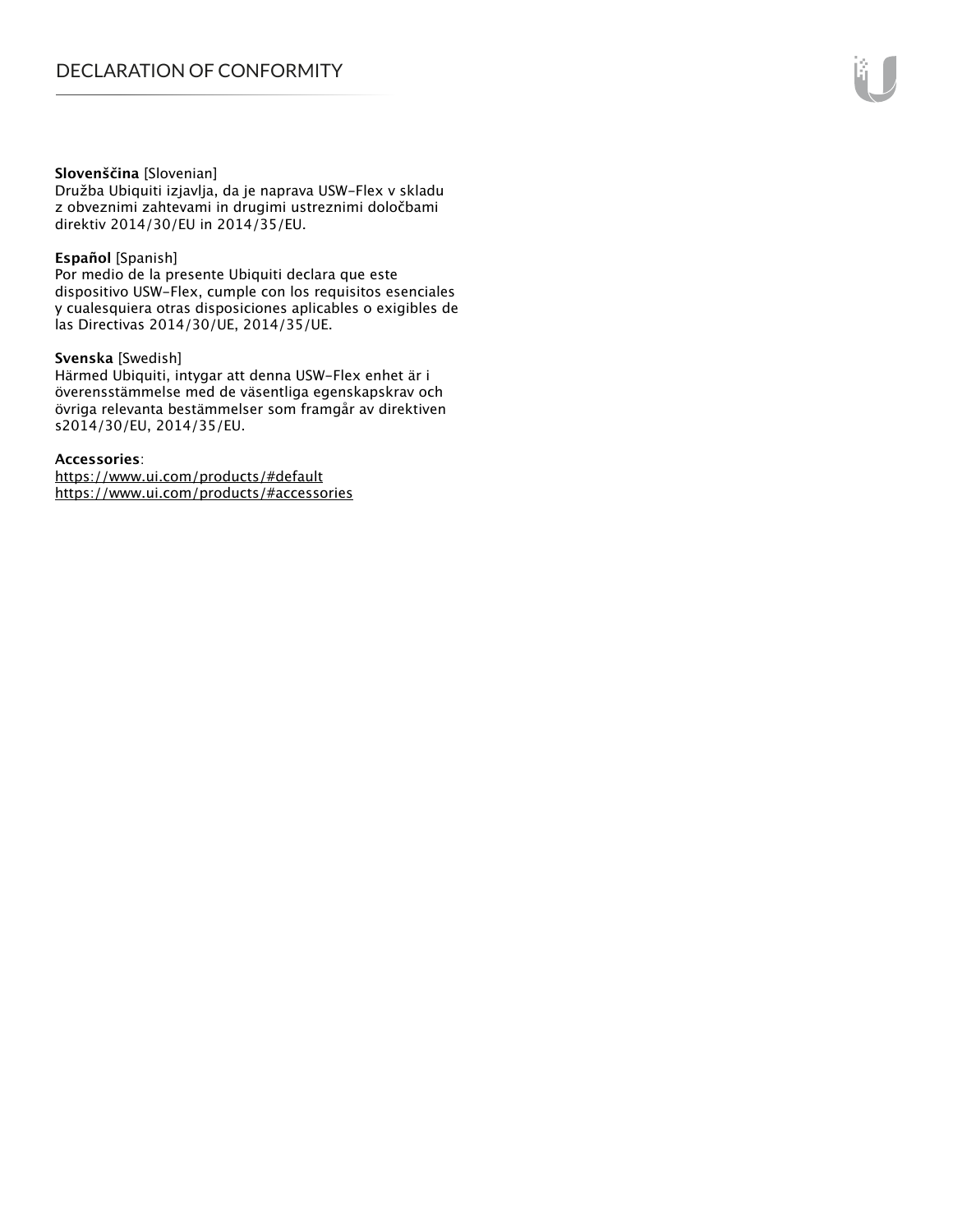Hereby declares under our sole responsibility that the **Switch Flex**, model **USW-Flex**, to which this declaration relates, is in conformance with the provisions of UK Regulations

- Electromagnetic Compatibility Regulations 2016
- Electrical Equipment (Safety) Regulations 2016
- Hazardous Materials The Restriction of the Use of Certain Hazardous Substances in Electrical and Electronic Equipment Regulations 2012; 1907/2006 Registration, Evaluation, Authorization and Restriction of Chemicals (REACH)

For additional REACH details, please refer to **ui.com/compliance**

Product Standards to which Conformity of the Council Directives is declared:

| <b>Standards</b>                                                  | <b>Description</b>                                                                                                                        |
|-------------------------------------------------------------------|-------------------------------------------------------------------------------------------------------------------------------------------|
| EN 55032 2015<br>$+AC:2016$                                       | Electromagnetic compatibility of multimedia equipment – Emission require–<br>ments                                                        |
| EN 55024 2010<br>$+A1:2015$                                       | Information Technology Equipment - Immunity Characteristics                                                                               |
| EN 60950-1 2006+A11:<br>$2009 + A1:2010 + A12:20$<br>$11+AA:2013$ | Information Technology Equipment - Safety - Part 1: General Requirements EN<br>$60950 - 1:2006 + A11:2009 + A1:2010 + A12:2011 + A2:2013$ |
| EN 62368-1<br>2014+A11:2017                                       | Audio/video, information and communication technology equipment – Part 1:<br>Safety requirements                                          |
| <b>UKCA Marking</b>                                               | UK                                                                                                                                        |

Mak un.  $7.4$ 

Mark Feil Compliance Manager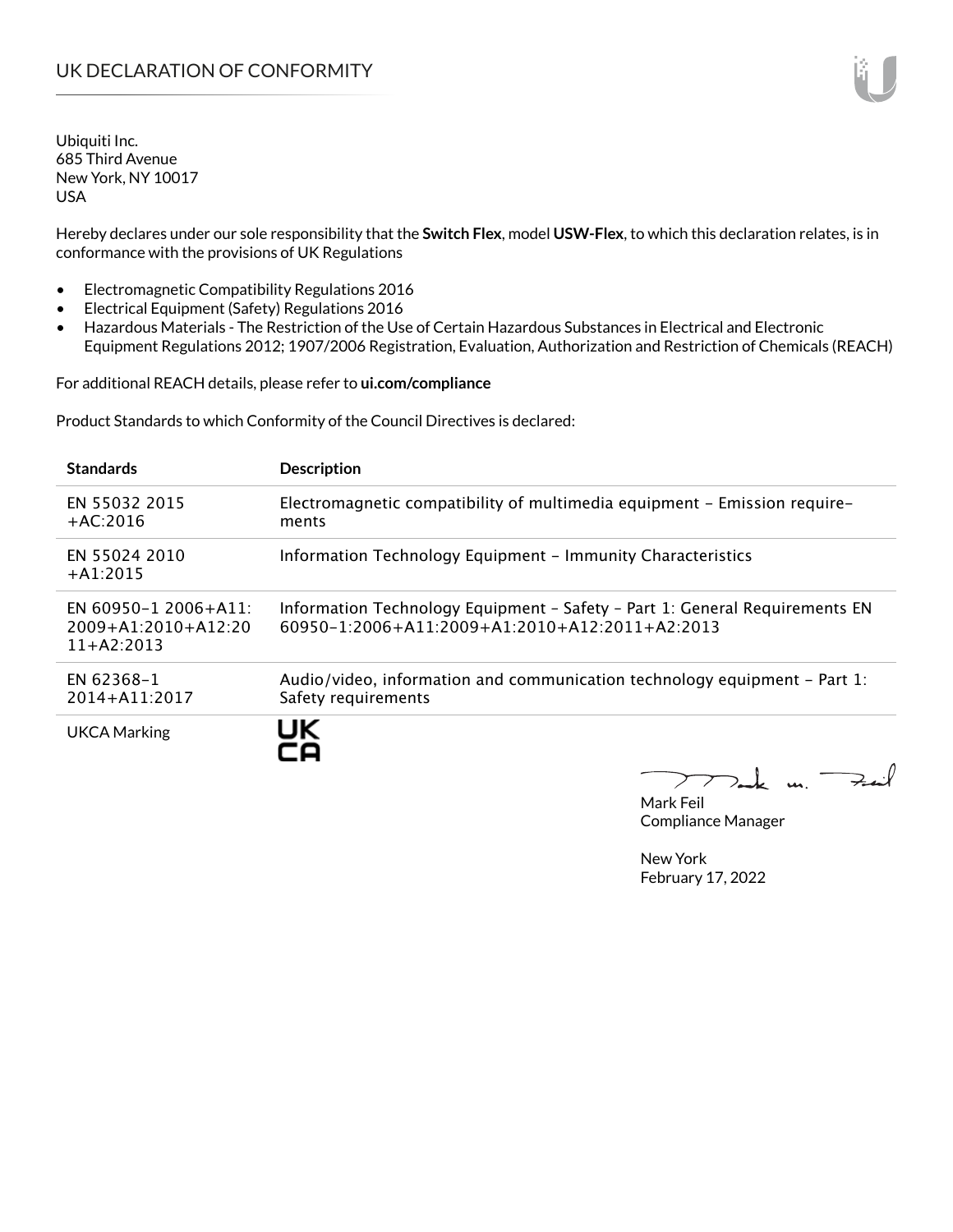Con la presente dichiara sotto la propria esclusiva responsabilità che l' **Switch Flex**, modello **USW-Flex**, a cui si riferisce la presente dichiarazione, è conforme alle disposizioni delle Direttive

- EMC -2014/30/UE Direttiva sulla Compatibilità Elettromagnetica (EMCD)
- Sicurezza -2014/35/UE Direttiva sulla Bassa Tensione (LVD)
- Materiali Pericolosi -2011/65/UE Restrizione dell'uso di alcune Sostanze Pericolose nelle Apparecchiature Elettriche ed Elettroniche (RoHS) con emendamento (UE) 2015/863; 1907/2006 Registrazione, Valutazione, Autorizzazione e Restrizione delle Sostanze Chimiche (REACH)

Per ulteriori dettagli sul REACH, fare riferimento a **ui.com/compliance**

| <b>Standard</b>                                                   | <b>Descrizione</b>                                                                                                                                 |
|-------------------------------------------------------------------|----------------------------------------------------------------------------------------------------------------------------------------------------|
| EN 55032 2015                                                     | Compatibilità elettromagnetica delle apparecchiature multimediali —                                                                                |
| $+AC:2016$                                                        | Prescrizioni di Emissione                                                                                                                          |
| EN 55024 2010                                                     | Apparecchiature per la tecnologia dell'informazione – Caratteristiche di                                                                           |
| $+A1:2015$                                                        | immunità - Limiti e metodi di misura                                                                                                               |
| EN 60950-1 2006+A11:<br>$2009 + A1:2010 + A12:20$<br>$11+AA:2013$ | Apparecchiature per la tecnologia dell'informazione – Sicurezza – Parte 1:<br>Requisiti generali EN 60950-1:2006+A11:2009+A1:2010+A12:2011+A2:2013 |
| EN 62368-1                                                        | Apparecchiature per la tecnologia audio/video, dell'informazione e della                                                                           |
| 2014+A11:2017                                                     | comunicazione - Parte 1: Requisiti di sicurezza                                                                                                    |
| <b>CE Marking</b>                                                 | ╺                                                                                                                                                  |

 $\mathbf{u}$ 

Mark Feil Compliance Manager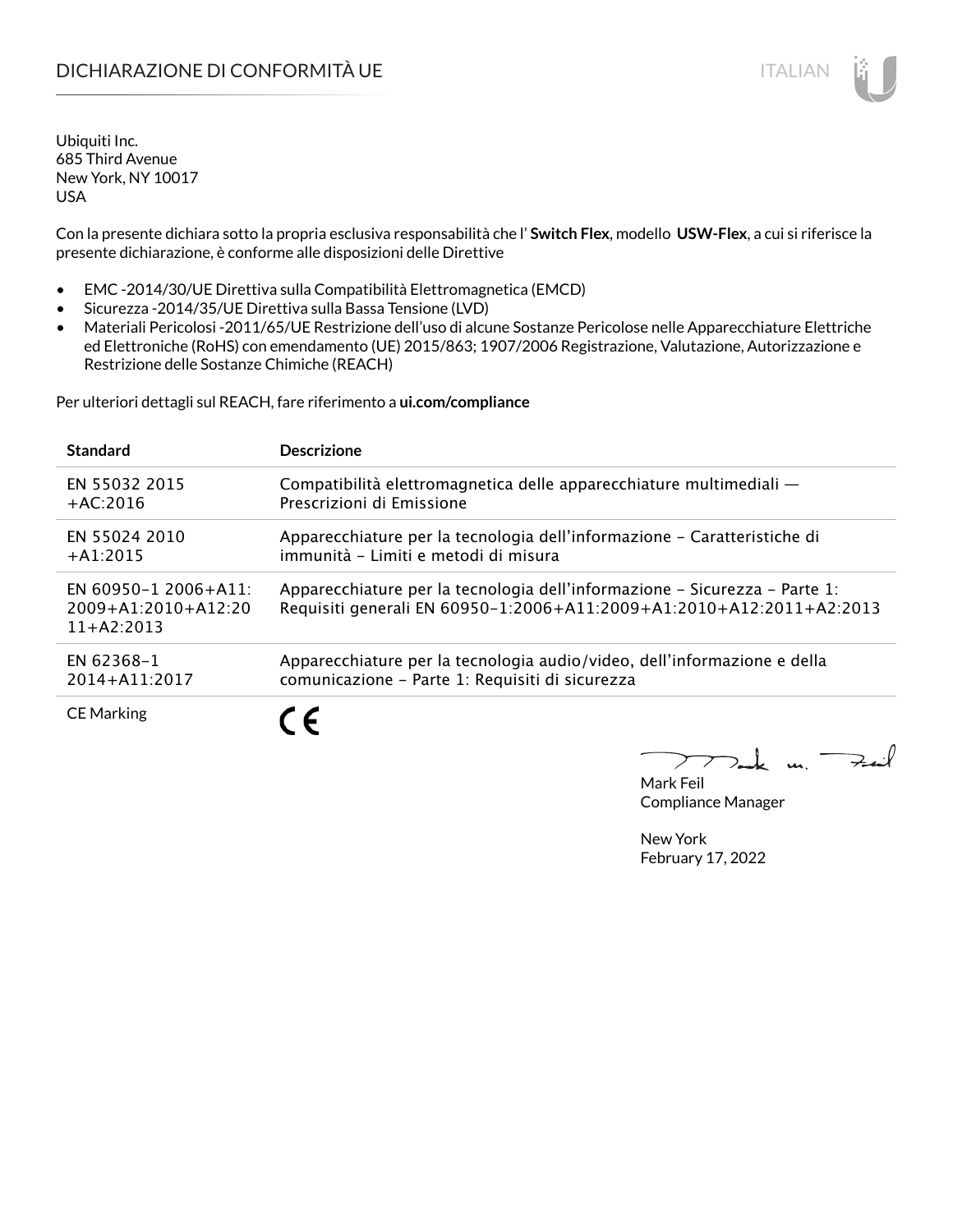Déclare par la présente, sous notre seule responsabilité, que l'**Switch Flex**, modèle **USW-Flex**, auquel se rapporte cette déclaration, est conforme aux dispositions des Directives

- EMC -2014/30/EU Directive sur la Compatibilité Electromagnétique (EMCD)
- Sécurité -2014/35/EU Directive sur la Basse Tension (LVD)
- Matières dangereuses -2011/65/UE Restriction de l'utilisation de Certaines Substances Dangereuses dans les Equipements Electriques et Electroniques (RoHS) avec amendement (EU) 2015/863 ; 1907/2006 Enregistrement, Evaluation, Autorisation et Restriction des Produits Chimiques (REACH)

Pour plus de détails sur le règlement REACH, veuillez consulter le site **ui.com/compliance**

| <b>Normes</b>                                                 | La description                                                                                                                           |
|---------------------------------------------------------------|------------------------------------------------------------------------------------------------------------------------------------------|
| EN 55032 2015                                                 | Compatibilité électromagnétique des équipements multimédia - Exigences                                                                   |
| $+AC:2016$                                                    | d'émission                                                                                                                               |
| EN 55024 2010                                                 | Appareils de traitement de l'information – Caractéristiques d'immunité –                                                                 |
| $+A1:2015$                                                    | Limites et méthodes de mesure                                                                                                            |
| EN 60950-1 2006+A11:<br>$2009+A1:2010+A12:20$<br>$11+42:2013$ | Matériel de traitement de l'information - Sécurité - Partie 1 : Exigences<br>générales EN 60950-1:2006+A11:2009+A1:2010+A12:2011+A2:2013 |
| EN 62368-1                                                    | Equipements des technologies de l'audio/vidéo, de l'information et de la                                                                 |
| 2014+A11:2017                                                 | communication - Partie 1 : exigences de sécurité                                                                                         |
| <b>CE Marking</b>                                             | $\epsilon$                                                                                                                               |

 $\overline{\mathbf{u}}$ 

Mark Feil Compliance Manager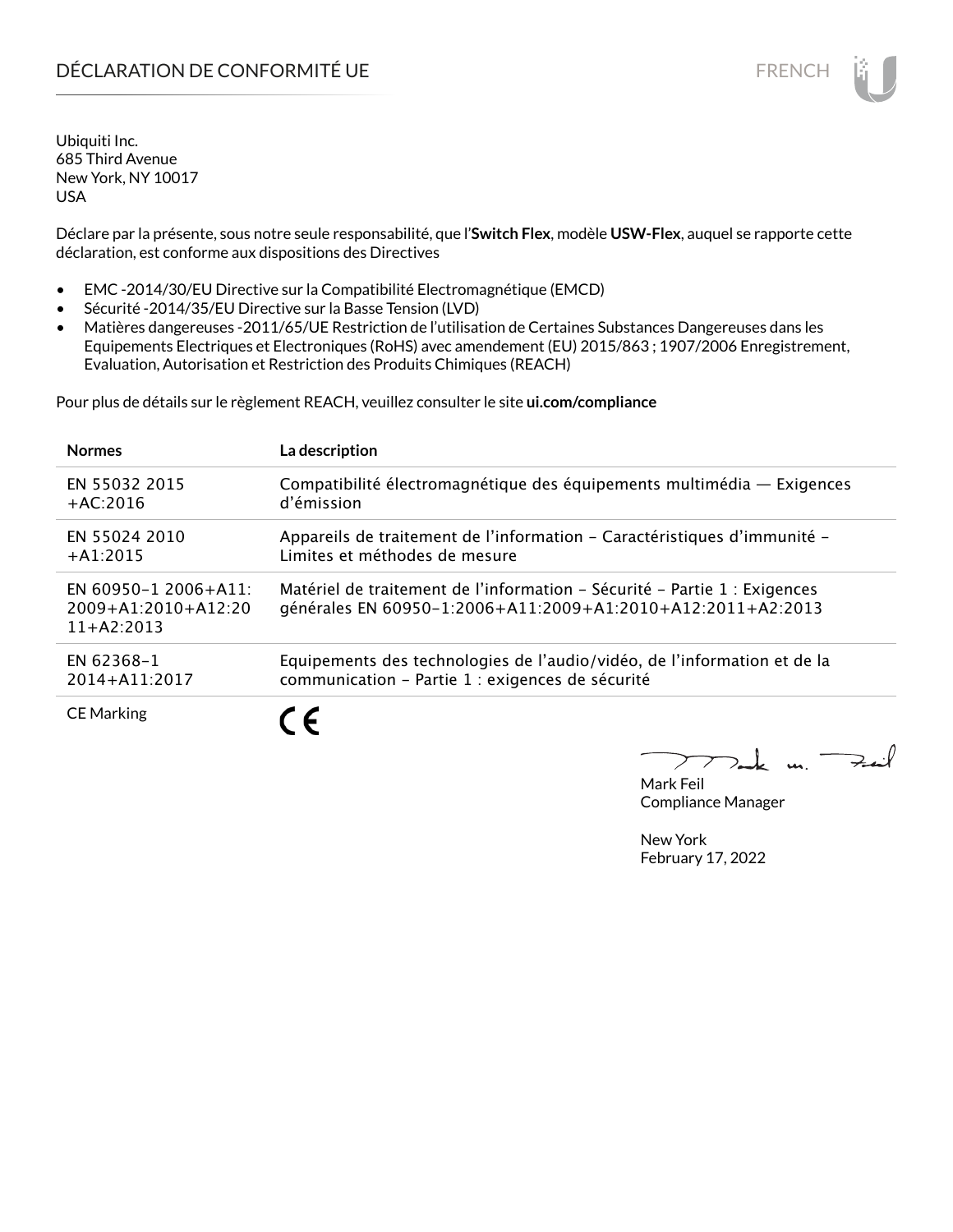Por la presente declaramos bajo nuestra exclusiva responsabilidad que el **Switch Flex**, modelo **USW-Flex**, al que se refiere esta declaración, es conforme con las disposiciones de las Directivas

- EMC -2014/30/Directiva de Compatibilidad Electromagnética de la UE (EMCD)
- Seguridad -2014/35/Directiva de Baja Tensión de la UE (LVD)
- Materiales Peligrosos -2011/65/UE Restricción de la Utilización de Determinadas Sustancias Peligrosas en Aparatos Eléctricos y Electrónicos (RoHS) con la enmienda (UE) 2015/863; 1907/2006 Registro, Evaluación, Autorización y Restricción de Sustancias Químicas (REACH)

Para más detalles sobre el REACH, consulte **ui.com/compliance**

| <b>Estándares</b>                                             | Descripción                                                                                                                              |
|---------------------------------------------------------------|------------------------------------------------------------------------------------------------------------------------------------------|
| EN 55032 2015<br>$+AC:2016$                                   | Compatibilidad electromagnética de equipos multimedia. Requisitos de emisión                                                             |
| EN 55024 2010<br>$+A1:2015$                                   | Equipos de tecnología de la información - Características de inmunidad -<br>Límites y métodos de medida                                  |
| EN 60950-1 2006+A11:<br>$2009+A1:2010+A12:20$<br>$11+AA:2013$ | Equipos de tecnología de la información - Seguridad - Parte 1: Requisitos<br>generales EN 60950-1:2006+A11:2009+A1:2010+A12:2011+A2:2013 |
| EN 62368-1<br>2014+A11:2017                                   | Equipos de audio y vídeo, de tecnología de la información y de la comunicación<br>- Parte 1: Requisitos de seguridad                     |
| <b>CE Marking</b>                                             |                                                                                                                                          |

m. Fail

Mark Feil Compliance Manager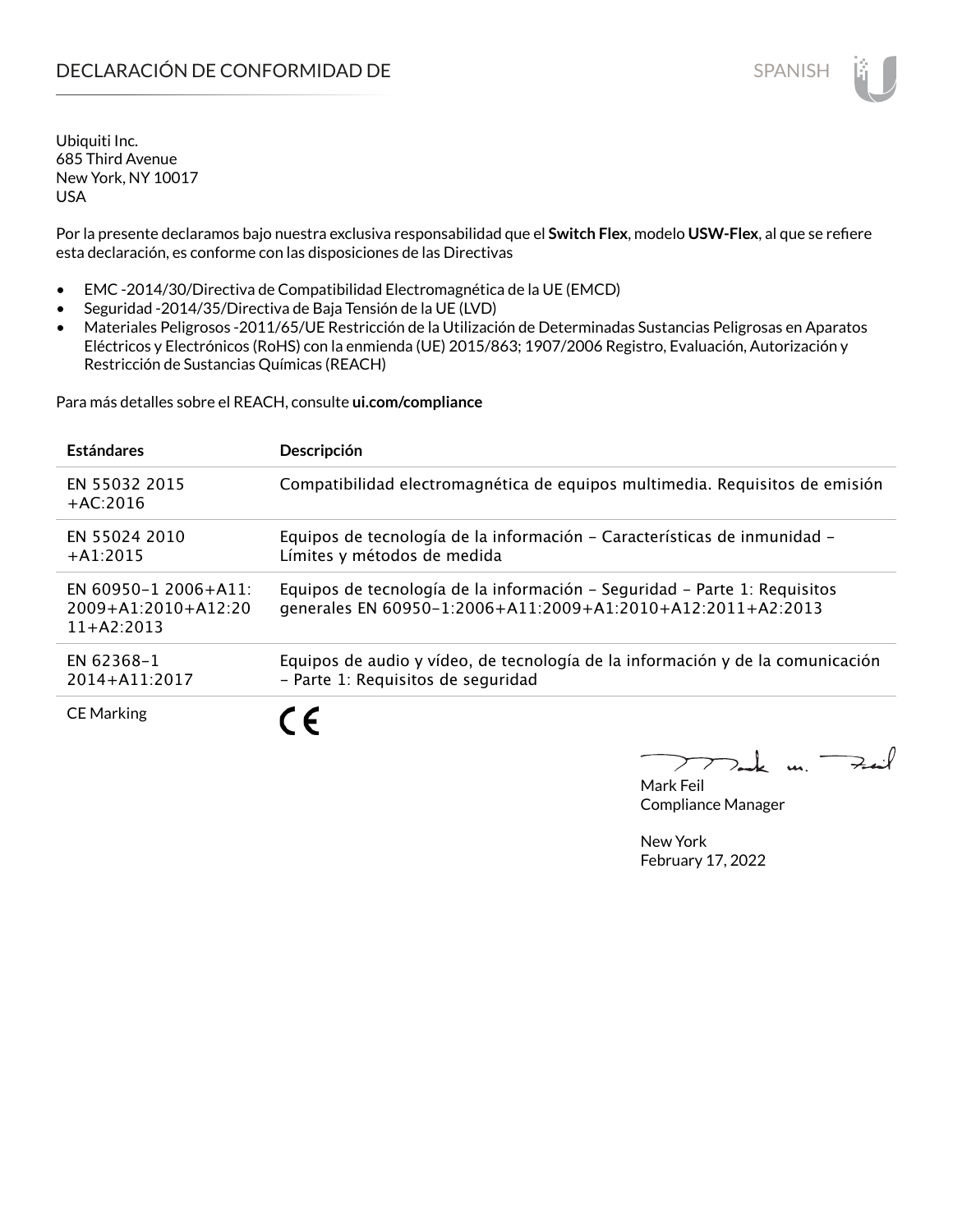# DECLARAȚIA DE CONFORMITATE UE EXECUTE DE ROMANIAN

Ubiquiti Inc. 685 Third Avenue New York, NY 10017 USA

Prin prezenta declarăm sub răspunderea noastră exclusivă că "Switch Flex", modelul USW-Flex, la care se referă această declarație, este în conformitate cu prevederile directivelor următoare:

- EMC -2014/30/EU Electromagnetic Compatibility Directive (EMCD) (Directiva UE privind compatibilitatea electromagnetică)
- Siguranță -2014/35/EU Low Voltage Directive (LVD) (Directiva UE privind joasa tensiune)
- Materiale periculoase -2011/65/EU Restriction of the Use of Certain Hazardous Substances in Electrical and Electronic Equipment (RoHS) with amendment (EU) 2015/863 (Directiva UE privind restricția utilizării anumitor substanțe periculoase în echipamentele electrice și electronice (RoHS) cu amendamentele ulterioare); 1907/2006 Registration, Evaluation, Authorization and Restriction of Chemicals (REACH) (Regulamentul Uniunii Europene privind înregistrarea, evaluarea si autorizarea produselor chimice)

Pentru detalii suplimentare referitoare la regulamentul REACH, vă rugăm să consultați site-ul **ui.com/compliance**

| <b>Standarde</b>                                              | <b>Descriere</b>                                                                                                                                   |
|---------------------------------------------------------------|----------------------------------------------------------------------------------------------------------------------------------------------------|
| EN 55032 2015                                                 | Compatibilitatea electromagnetică a echipamentelor multimedia - Cerințe                                                                            |
| $+AC:2016$                                                    | privind emisiile                                                                                                                                   |
| EN 55024 2010                                                 | Echipamente pentru tehnologia informatiei. Caracteristici ale imunitătii. Limite                                                                   |
| $+A1:2015$                                                    | si metode de măsurare                                                                                                                              |
| EN 60950-1 2006+A11:<br>$2009+A1:2010+A12:20$<br>$11+42:2013$ | Echipamente pentru tehnologia informației. Siguranță. Partea 1: Cerințe<br>generale EN 60950-1: 2006 + A11: 2009 + A1: 2010 + A12: 2011 + A2: 2013 |
| EN 62368-1                                                    | Echipamente tehnologice audio / video, informaționale și de comunicații. Partea                                                                    |
| 2014+A11:2017                                                 | 1: Cerințe de siguranță                                                                                                                            |
| <b>CE Marking</b>                                             | . .                                                                                                                                                |

 $k$  un  $\rightarrow$ 

Mark Feil Compliance Manager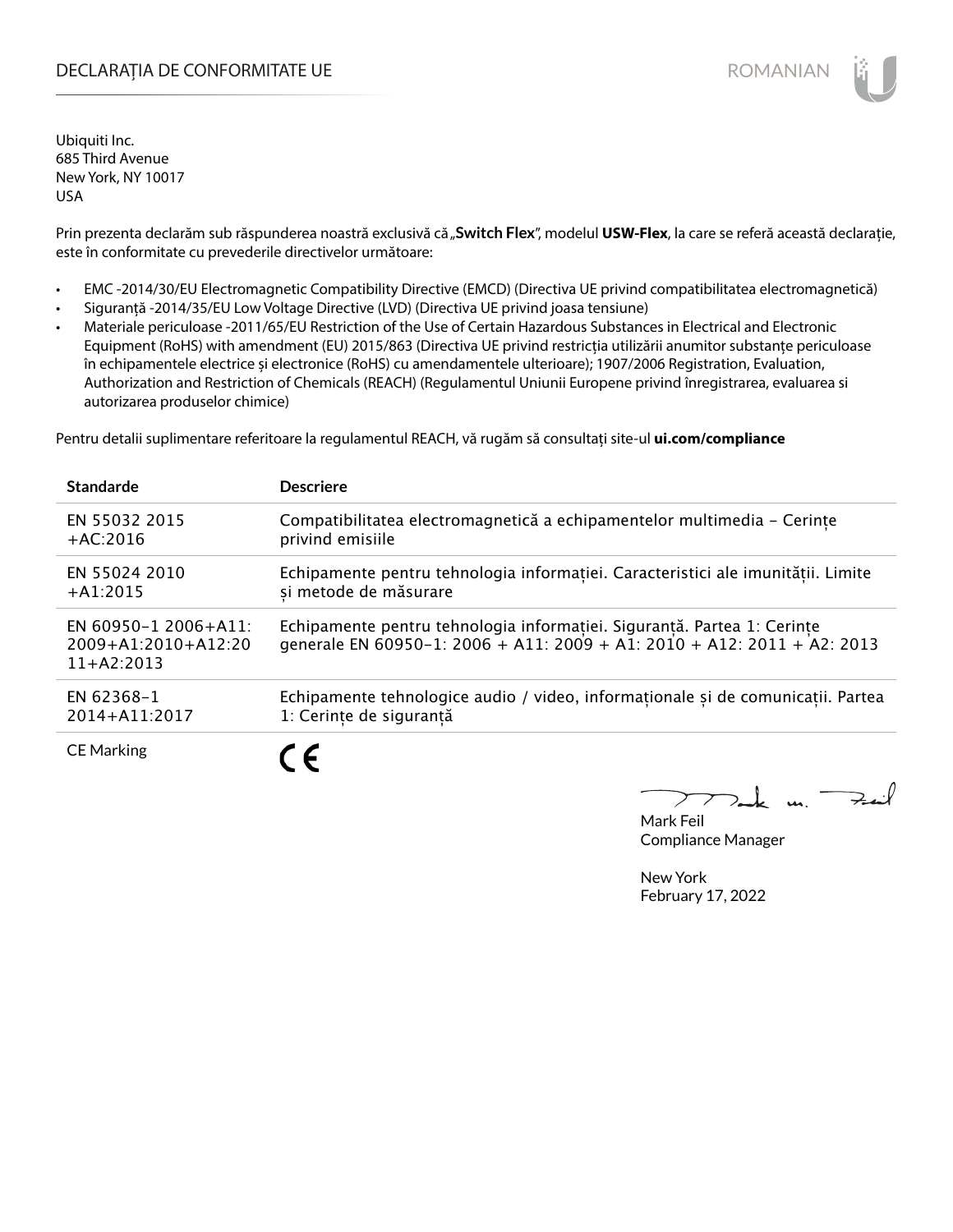# DEKLARACJA ZGODNOŚCI UE POLISH POLISH

Ubiquiti Inc. 685 Third Avenue New York, NY 10017 USA

Niniejszym oświadczam z naszą wyłączną odpowiedzialnością, że **Switch Flex**, model **USW-Flex**, do którego odnosi się niniejsza deklaracja, jest zgodny z przepisami Dyrektyw

- EMC -2014/30/Dyrektywa Zgodności Elektromagnetycznej UE (EMCD)
- Bezpieczeństwo -2014/35/Dyrektywa Niskiego Napięcia UE (LVD)
- Materiały Niebezpieczne -2011/65/Restrykcje Dotyczące Użycia NIektórych Niebezpiecznych Substancji w Sprzęcie Elektrycznym i Elektronicznym UE (RoHS) ze zmianą (UE) 2015/863; 1907/2006 Rejestracja, Ocena, Zezwolenie i Restrykcje Dotyczące Chemikaliów (REACH)

Aby uzyskać dodatkowe informacje REACH, należy przejść do **ui.com/compliance**

| <b>Normy</b>                                                      | <b>Opis</b>                                                                                                                          |
|-------------------------------------------------------------------|--------------------------------------------------------------------------------------------------------------------------------------|
| EN 55032 2015                                                     | Kompatybilność elektromagnetyczna sprzętu multimedialnego – Wymagania                                                                |
| $+AC:2016$                                                        | emisyjne                                                                                                                             |
| EN 55024 2010                                                     | Sprzęt technologii informatycznej – Charakterystyka odporności – Limity i                                                            |
| $+A1:2015$                                                        | metody pomiarowe                                                                                                                     |
| EN 60950-1 2006+A11:<br>$2009 + A1:2010 + A12:20$<br>$11+AA:2013$ | Informacyjny sprzęt technologiczny - Bezpieczeństwo - Część 1: Wymagania<br>Ogólne EN 60950-1:2006+A11:2009+A1:2010+A12:2011+A2:2013 |
| EN 62368-1                                                        | Audio/wideo, sprzęt technologii informatycznej i komunikacyjnej – Część 1:                                                           |
| 2014+A11:2017                                                     | Wymagania dotyczące bezpieczeństwa                                                                                                   |
| <b>CE Marking</b>                                                 |                                                                                                                                      |

Mark Feil Compliance Manager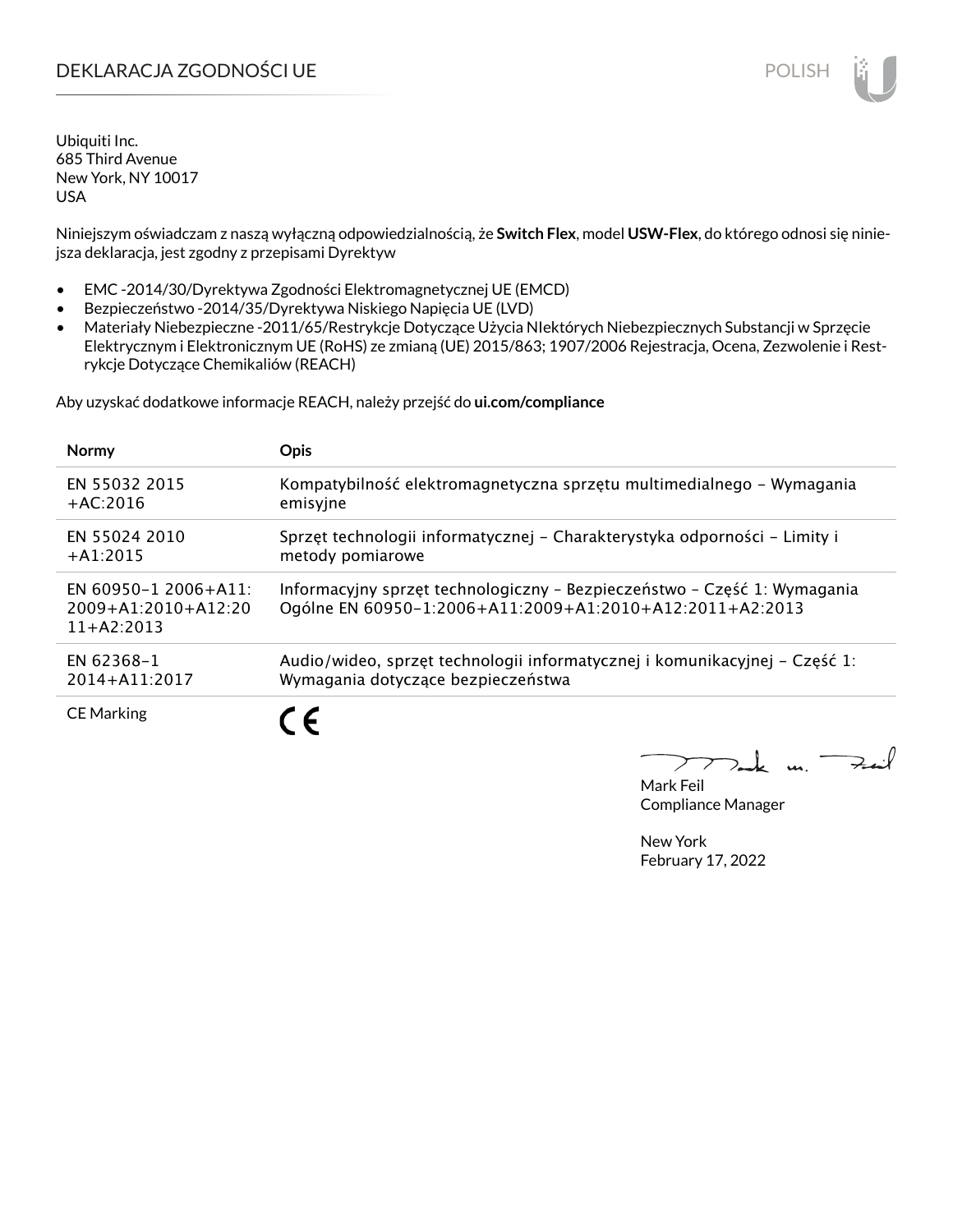# IZJAVA EU O SKLADNOSTI SLOVENIAN

Ubiquiti Inc. 685 Third Avenue New York, NY 10017 USA

S tem dokumentom na lastno odgovornost izjavljamo, da je naprava **Switch Flex**, model **USW-Flex**, na katerega se ta izjava nanaša, v skladu z določbami naslednjih direktiv:

- EMC -2014/30/EU Direktiva o elektromagnetni združljivosti (EMCD)
- Varnost -2014/35/EU Direktiva o nizkonapetostni opremi (LVD)
- Nevarne snovi -2011/65/EU Direktiva o omejevanju uporabe nekaterih nevarnih snovi v električni in elektronski opremi (RoHS) s spremembo (EU) 2015/863; 1907/2006 Uredba o registraciji, evalvaciji, avtorizaciji in omejevanju kemikalij (REACH)

Več podrobnosti o REACH uredbi si poglejte na **ui.com/compliance**

| <b>Standardi</b>                                                  | <b>Opis</b>                                                                                                                              |
|-------------------------------------------------------------------|------------------------------------------------------------------------------------------------------------------------------------------|
| <b>EN 55032 2015</b>                                              | Elektromagnetna združljivost večpredstavnostne opreme - Zahteve glede                                                                    |
| $+AC:2016$                                                        | elektromagnetnega sevanja                                                                                                                |
| FN 55024 2010                                                     | Oprema za informacijsko tehnologijo - Karakteristike odpornosti proti motnjam                                                            |
| $+$ A1:2015                                                       | - Mejne vrednosti in merilne metode                                                                                                      |
| EN 60950-1 2006+A11:<br>$2009 + A1:2010 + A12:20$<br>$11+AA:2013$ | Oprema za informacijsko tehnologijo – Varnost – 1. del: Splošne zahteve EN<br>$60950 - 1:2006 + A11:2009 + A1:2010 + A12:2011 + A2:2013$ |
| EN 62368-1                                                        | Oprema za avdio/video, informacijsko in komunikacijsko tehnologijo – 1. del:                                                             |
| $2014 + A11:2017$                                                 | Varnostne zahteve                                                                                                                        |
| <b>CE Marking</b>                                                 | C F                                                                                                                                      |

m. Fail

Mark Feil Compliance Manager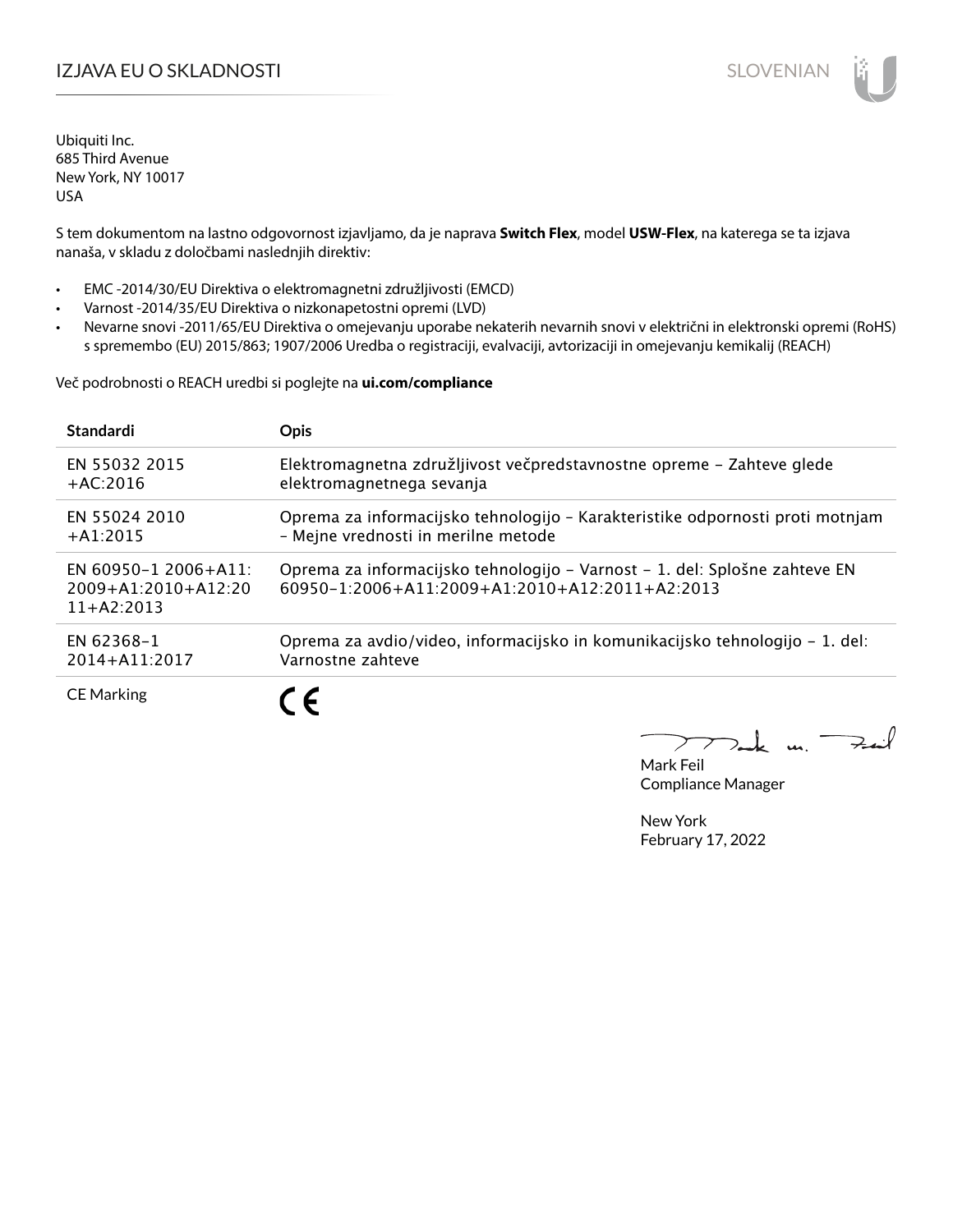Διά του παρόντος δηλώνουμε με αποκλειστική ευθύνη μας ότι το **Switch Flex**, μοντέλο **USW-Flex**, στο οποίο αναφέρεται η παρούσα δήλωση, είναι σύμφωνο με τις διατάξεις των Οδηγιών

- EMC Οδηγία Ηλεκτρομαγνητικής Συμβατότητας (EMCD) 2014/30/ΕΕ
- Ασφάλεια Οδηγία Χαμηλής Τάσης (LVD) 2014/35/ΕΕ
- Επικίνδυνα Υλικά Περιορισμός της Χρήσης Ορισμένων Επικίνδυνων Ουσιών σε Ηλεκτρικό και Ηλεκτρονικό Εξοπλισμό (RoHS) 2011/65/ΕΕ με τροποποίηση (ΕΕ) 2015/863. Καταχώριση, Αξιολόγηση, Εξουσιοδότηση και Περιορισμός Χημικών Ουσιών (REACH) 1907/2006

Για περισσότερες λεπτομέρειες σχετικά με το REACH, παρακαλούμε ανατρέξτε στη διεύθυνση **ui.com/compliance**

| Πρότυπα                                                     | Περιγραφή                                                                                                                         |
|-------------------------------------------------------------|-----------------------------------------------------------------------------------------------------------------------------------|
| EN 55032 2015                                               | Ηλεκτρομαγνητική συμβατότητα εξοπλισμού πολυμέσων - Απαιτήσεις                                                                    |
| $+AC:2016$                                                  | εκπομπών                                                                                                                          |
| EN 55024 2010                                               | Εξοπλισμός τεχνολογίας πληροφοριών - Χαρακτηριστικά θωράκισης - Όρια                                                              |
| $+A1:2015$                                                  | και μέθοδοι μέτρησης                                                                                                              |
| EN 60950-1 2006+A11:<br>2009+A1:2010+A12:20<br>$11+AA:2013$ | Εξοπλισμός πληροφορικής - Ασφάλεια - Μέρος 1: Γενικές απαιτήσεις ΕΝ<br>$60950 - 1:2006 + A11:2009 + A1:2010 + A12:2011 + A2:2013$ |
| EN 62368-1                                                  | Εξοπλισμός τεχνολογίας ήχου/εικόνας, πληροφορικής και επικοινωνιών -                                                              |
| 2014+A11:2017                                               | Μέρος 1: Απαιτήσεις ασφάλειας                                                                                                     |
| <b>CE Marking</b>                                           |                                                                                                                                   |

 $\overline{u}$ . Fail

Mark Feil Compliance Manager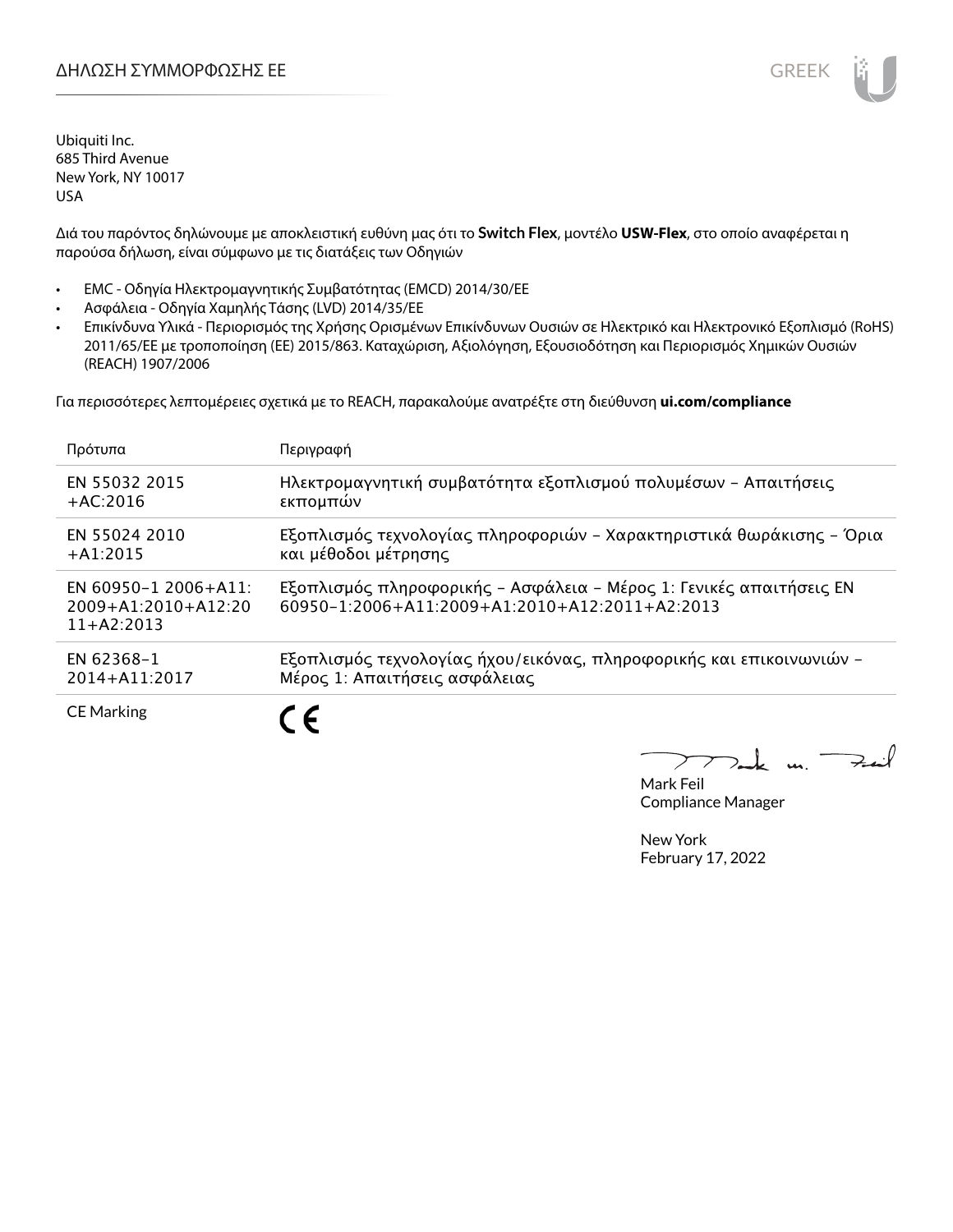# EÚ VYHLÁSENIE O SÚHLASE SLOVAK SLOVAK

Ubiquiti Inc. 685 Third Avenue New York, NY 10017 USA

Týmto prehlasuje, na našu výlučnú zodpovednosť, že **Switch Flex**, model **USW-Flex**, ktorého sa toto vyhlásenie týka, je v súlade s ustanoveniami Smerníc

- EMC -2014/30/EÚ Smernica o Elektromagnetickej Kompatibilite (EMCD)
- Bezpečnosť -2014/35/EÚ Smernica o Nízkom Napätí (LVD)
- Nebezpečné Materiály -2011/65/EÚ Obmedzenie Používania Určitých Nebezpečných Látok v Elektrických a Elektronických Zariadeniach (RoHS) s dodatkom (EÚ) 2015/863; 1907/2006 Registrácia, Hodnotenie, Autorizácia a Obmedzenie chemikálií (REACH)

Ďalšie informácie o REACH môžete nájsť na **ui.com/compliance**

| Štandardy                                                     | <b>Popis</b>                                                                                                                         |
|---------------------------------------------------------------|--------------------------------------------------------------------------------------------------------------------------------------|
| <b>EN 55032 2015</b>                                          | Elektromagnetická kompatibilita multimediálnych zariadení - emisné                                                                   |
| $+AC:2016$                                                    | požiadavky                                                                                                                           |
| EN 55024 2010                                                 | Zariadenia informačných technológií – Charakteristiky odolnosti – Limity a                                                           |
| $+A1:2015$                                                    | metódy merania                                                                                                                       |
| EN 60950-1 2006+A11:<br>$2009+A1:2010+A12:20$<br>$11+AA:2013$ | Zariadenia informačných technológií – Bezpečnosť – Časť 1: Všeobecné<br>požiadavky EN 60950-1:2006+A11:2009+A1:2010+A12:2011+A2:2013 |
| EN 62368-1                                                    | Zariadenia audio/video, informačnej a komunikačnej technológie – časť 1:                                                             |
| 2014+A11:2017                                                 | Bezpečnostné požiadavky                                                                                                              |
| <b>CE Marking</b>                                             |                                                                                                                                      |

 $u_{1}$   $\rightarrow$ 

Mark Feil Compliance Manager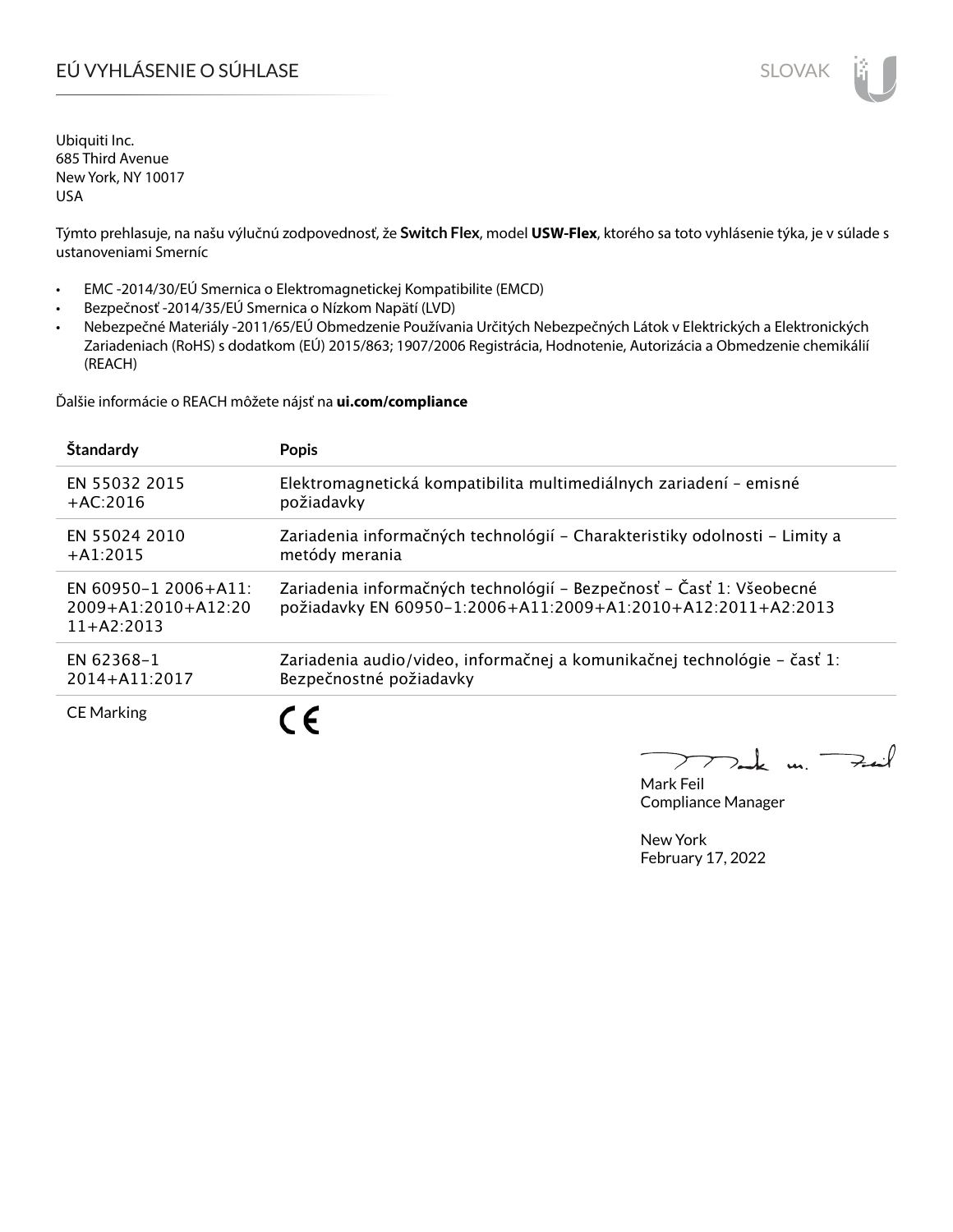# ES ATBILSTĪBAS DEKLARĀCIJA LATVIAN

Ubiquiti Inc. 685 Third Avenue New York, NY 10017 USA

Vienīgi uz savu atbildību deklarējam, ka iekārtas "**Switch Flex**" modelis "**USW-Flex**", uz ko attiecas šī deklarācija, atbilst šādu direktīvu noteikumiem:

- elektromagnētiskā saderība 2014/30/ES Elektromagnētiskās saderības direktīva (EMCD);
- drošība 2014/35/ES Zemsprieguma direktīva (LVD);
- bīstami materiāli 2011/65/ES Atsevišķu bīstamu ķīmisko vielu izmantošanas ierobežojumi elektriskajās un elektroniskajās iekārtās (RoHS) ar grozījumu (ES) 2015/863; 1907/2006 Ķīmisko vielu reģistrēšana, novērtēšana, atļaušana un ierobežošana (REACH).

Papildinformāciju par REACH lūdzam skatīt tīmekļa vietnē **ui.com/compliance**

| <b>Standarti</b>                                                  | <b>Apraksts</b>                                                                                                                 |
|-------------------------------------------------------------------|---------------------------------------------------------------------------------------------------------------------------------|
| EN 55032 2015<br>$+AC:2016$                                       | Multivides iekārtu elektromagnētiskā saderība - Emisijai piemērojamās prasības                                                  |
| EN 55024 2010<br>$+$ A1:2015                                      | Informācijas tehnoloģijas iekārtas - Traucējumnoturības raksturlielumi -<br>Robežvērtības un mērīšanas metodes                  |
| EN 60950-1 2006+A11:<br>$2009 + A1:2010 + A12:20$<br>$11+42:2013$ | Informācijas tehnoloģiju iekārtas - Drošība - 1. daļa: Vispārīgās prasības EN<br>60950-1:2006+A11:2009+A1:2010+A12:2011+A2:2013 |
| EN 62368-1<br>2014+A11:2017                                       | Audio/video, informācijas un komunikācijas tehnoloģiju aprīkojums - 1. daļa:<br>Drošības prasības                               |
| <b>CE Marking</b>                                                 | $\epsilon$                                                                                                                      |

m. Fail

Mark Feil Compliance Manager